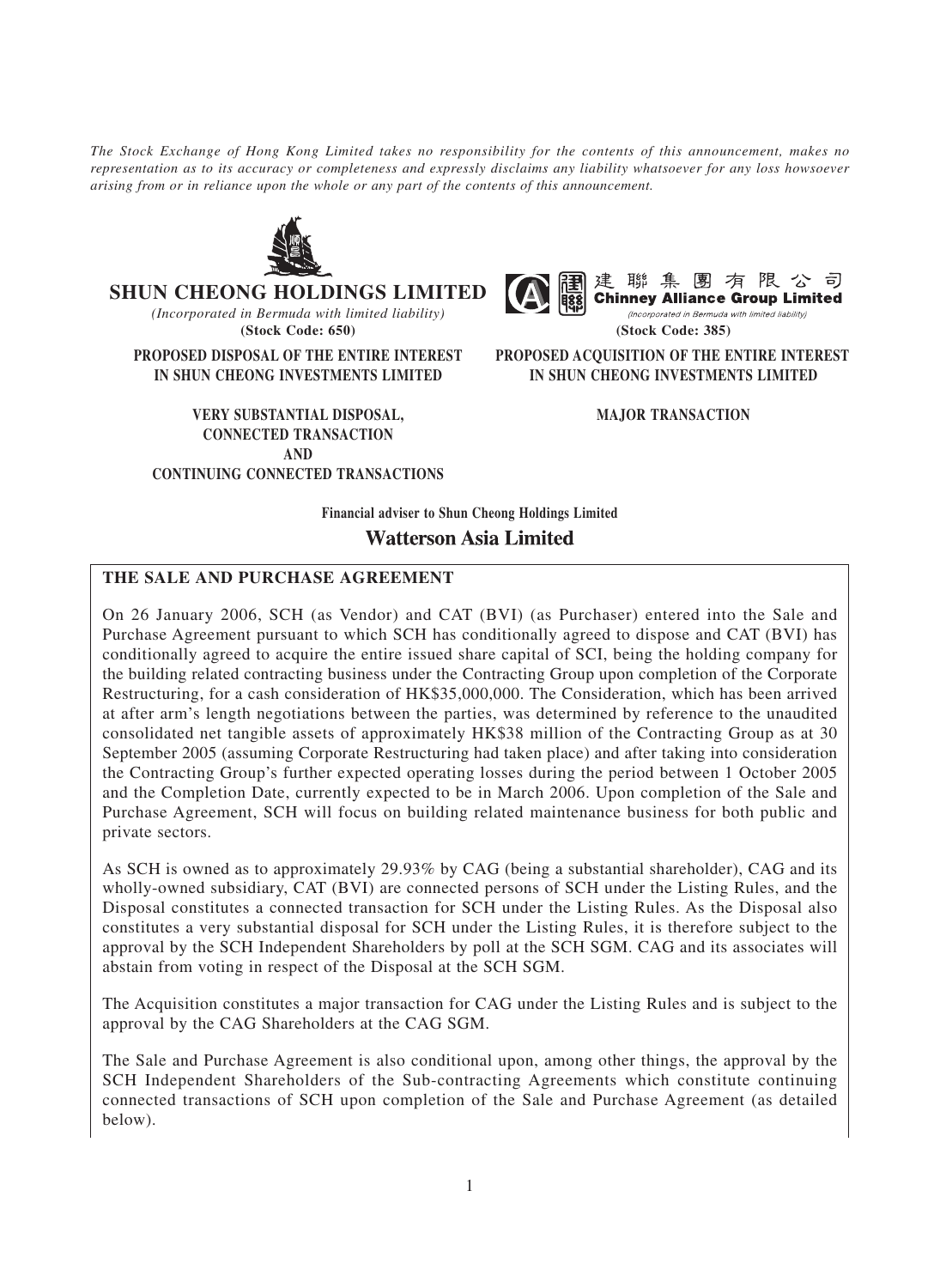# **THE SUB-CONTRACTING AGREEMENTS**

On 31 December 2005, the Sub-contracting Agreements were entered into between members of the Contracting Group (as main contractors) and the Remaining SCH Group (as subcontractor) with regard to certain maintenance work contracts. Upon completion of the Sale and Purchase Agreement, those existing maintenance work contracts held under the Contracting Group, for which a member within the Remaining SCH Group currently act as sub-contractor, will continue until completion of such contracts.

As the Contracting Group will become subsidiaries of CAG following Completion, the transactions under the Sub-contracting Agreements will therefore constitute continuing connected transactions of SCH. As each of the percentage ratios (other than profit ratio) (as defined in Rule 14.07 of the Listing Rules) of the annual amounts of transactions contemplated under the Sub-contracting Agreements exceed 2.5%, the Sub-contracting Agreements and the Annual Caps for the two financial years to 31 March 2008 are subject to approval by SCH Independent Shareholders by poll at the SCH SGM under Listing Rule 14A.48. CAG and its associates will abstain from voting in respect of the Continuing Connected Transactions at the SCH SGM.

# **GENERAL**

An independent board committee of SCH will be established to consider the Disposal under the Sale and Purchase Agreement and the Continuing Connected Transactions and to advise the SCH Independent Shareholders in this regard. An independent financial adviser will be appointed to advise the independent board committee of SCH and the SCH Independent Shareholders in this regard.

SCH will dispatch to the SCH Shareholders a circular containing, among other things, further details of the Disposal, the Continuing Connected Transactions, the recommendation from the independent board committee to the SCH Independent Shareholders, the recommendation of the independent financial adviser to the independent board committee and the SCH Independent Shareholders, the financial information on the Remaining SCH Group and a notice convening the SCH SGM in accordance with the requirements of the Listing Rules.

CAG will dispatch to the CAG Shareholders a circular containing, among other things, further details of the Acquisition, the financial information relating to the Contracting Group, the financial information on the Enlarged CAG Group and a notice convening the CAG SGM in accordance with the requirements of the Listing Rules.

**SCH Shareholders and CAG Shareholders should note that the Sale and Purchase Agreement, which is subject to a number of conditions precedent, may or may not be completed. SCH Shareholders and CAG Shareholders are reminded to exercise caution when dealing in the securities of SCH and CAG respectively.**

Trading in the SCH Shares and CAG Shares were suspended from 9:30 a.m. on 27 January 2006 at the requests of SCH and CAG respectively pending the issue of this announcement and applications have been made to the Stock Exchange for the resumption of trading in the SCH Shares and CAG Shares from 9:30 a.m. on 3 February 2006.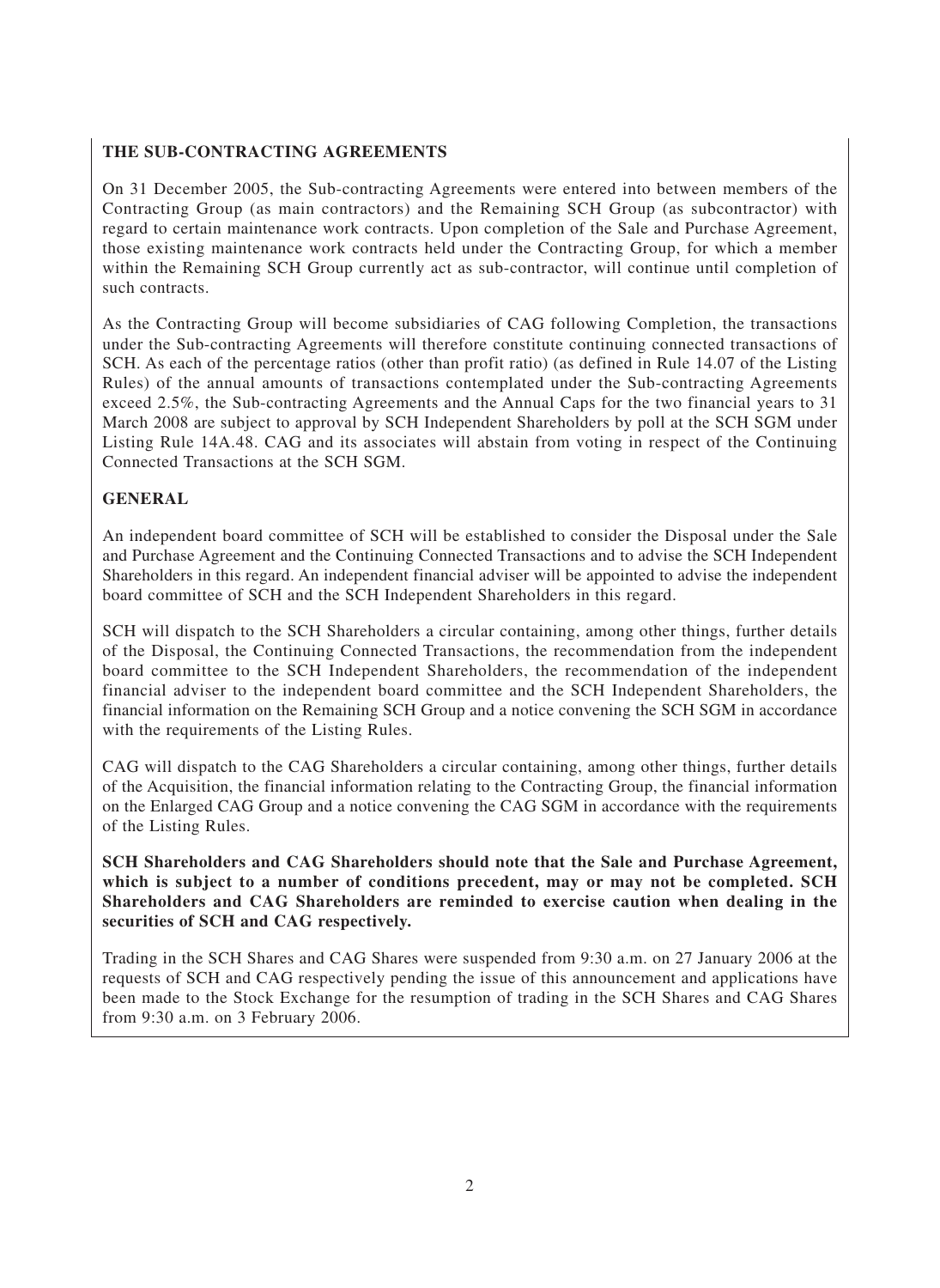# **THE SALE AND PURCHASE AGREEMENT**

| Date                  |                | 26 January 2006                                                                                                                                                                                      |
|-----------------------|----------------|------------------------------------------------------------------------------------------------------------------------------------------------------------------------------------------------------|
| <b>Parties</b>        |                |                                                                                                                                                                                                      |
| Vendor                |                | <b>SCH</b>                                                                                                                                                                                           |
| Purchaser             | $\mathbb{R}^n$ | CAT (BVI), a wholly-owned subsidiary of CAG                                                                                                                                                          |
|                       |                | CAG is a substantial shareholder of SCH, beneficially holding<br>approximately 29.93% of the issued share capital of SCH and thus CAT<br>(BVI) is a connected person of SCH under the Listing Rules. |
| Purchaser's Guarantor |                | CAG <sup>-</sup>                                                                                                                                                                                     |

## **Assets to be disposed by SCH (and acquired by CAT (BVI))**

SCH has conditionally agreed to sell to CAT (BVI) and CAT (BVI) has conditionally agreed to purchase from SCH the Contracting Group, being SCI and its certain subsidiaries together with their investments upon completion of the Corporate Restructuring.

Upon Completion, CAT (BVI) will have 100% interest in the Contracting Group and SCH will cease to have any interest in the Contracting Group.

#### **Consideration**

The Consideration for the sale and purchase of the Contracting Group is HK\$35,000,000, subject to adjustment. The Consideration payable to SCH will be satisfied by CAT (BVI) in cash by way of internal resources upon Completion.

The Consideration payable under the Sale and Purchase Agreement was arrived at after arm's length negotiations between SCH and CAT (BVI) and was determined by reference to the value of the Contracting Group's unaudited consolidated net tangible assets of approximately HK\$38 million as at 30 September 2005 (assuming Corporate Restructuring had taken place) and after taking into consideration the Contracting Group's further expected operating losses during the period between 1 October 2005 and the Completion Date, currently expected to be in March 2006. The Contracting Group's unaudited consolidated net tangible assets of HK\$38 million is arrived at after waiving the inter-company balance of approximately HK\$18 million (due by the Contracting Group to the Remaining SCH Group) upon completion of Corporate Restructuring (the "Waiver"), i.e. being the sum of the Contracting Group's unaudited consolidated net tangible assets before the Waiver of approximately HK\$20 million and the Wavier of approximately HK\$18 million, assuming the Corporate Restructuring had taken place. The above intercompany balance arose from business activities between the Contracting Group and the Remaining SCH Group. The purpose of the Waiver is to clean up such inter-company balance as part of the Corporate Restructuring prior to Completion of the Sale and Purchase Agreement.

The Consideration is subject to adjustment with reference to the Accountants' Report in the following manner:

(i) if the value of the Contracting Group's Audited Consolidated Net Tangible Assets is less than HK\$34,500,000, the Consideration will be reduced by the amount equivalent to the difference between such value and HK\$34,500,000; or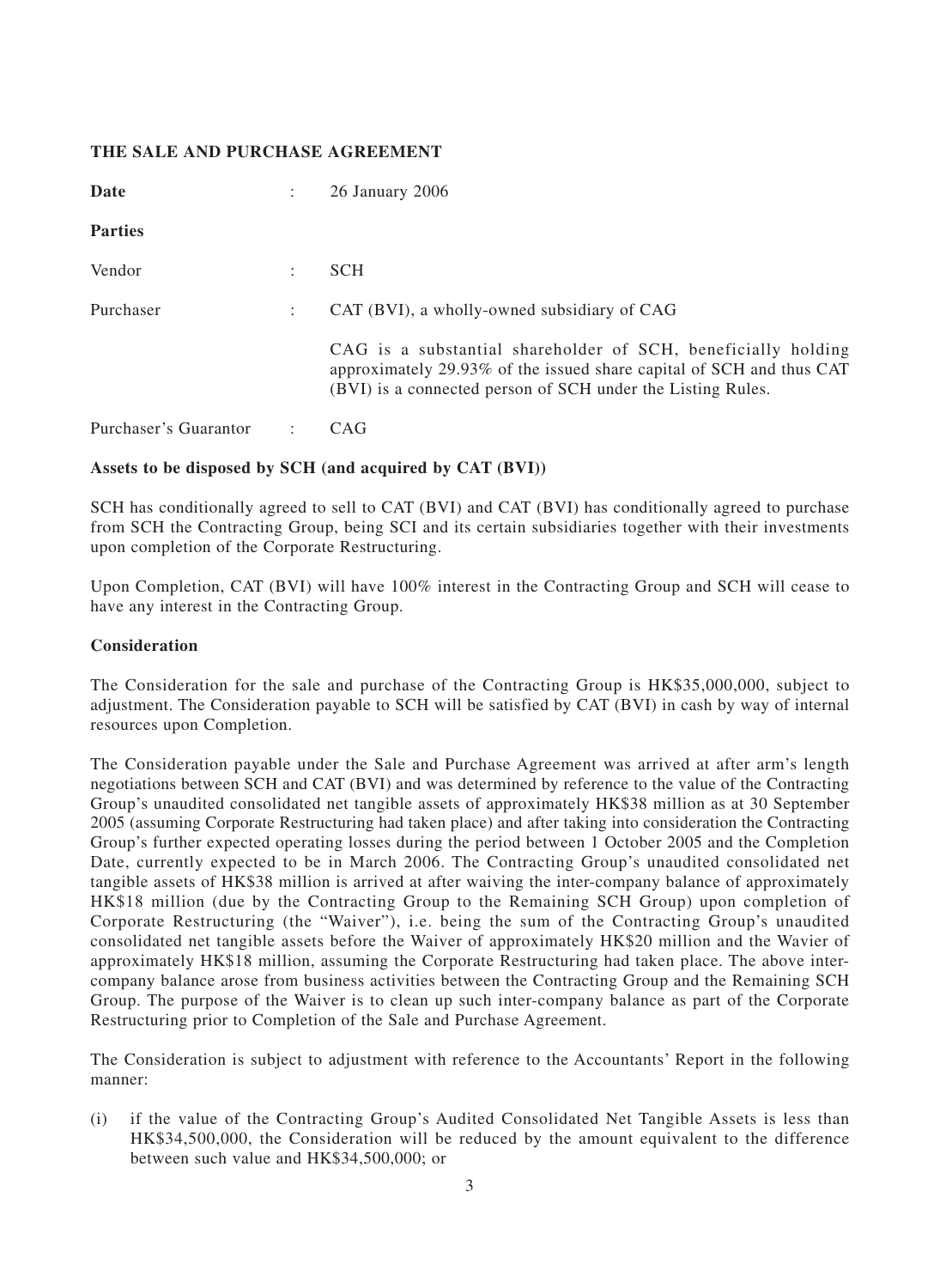(ii) if the value of the Contracting Group's Audited Consolidated Net Tangible Assets is more than HK\$39,500,000, the Consideration will be increased by the amount equivalent to the difference between such value and HK\$39,500,000.

#### **Conditions precedent**

The Completion of the Sale and Purchase Agreement is subject to the fulfilment of the following conditions:

- (a) the passing of resolutions by the SCH Independent Shareholders by poll at the SCH SGM approving the Disposal and the Continuing Connected Transactions;
- (b) the passing of a resolution by the CAG Shareholders at the CAG SGM approving the Acquisition;
- (c) the Deed of Indemnity (as detailed below) being duly executed by the parties thereto on the Completion Date;
- (d) the completion of the Corporate Restructuring which include among others, the waiver of the aggregate sum of approximately HK\$18 million due by the Contracting Group to the Remaining SCH Group;
- (e) the value of the Audited Consolidated Net Tangible Assets being confirmed and determined by the auditors with an unqualified opinion; and
- (f) all of the warranties, representations, indemnities and undertakings of the Vendor, the Purchaser and CAG as set out in the Sale and Purchase Agreement remain true and accurate and not misleading at all times from the date of the Sale and Purchase Agreement up to and including the Completion Date.

If the conditions precedent have not been fulfilled or waived by the Vendor and/or the Purchaser (save for conditions (a) to (e) which cannot be waived) and the Completion cannot take place on or before the Long Stop Date (or any other date as agreed between the parties), the Sale and Purchase Agreement shall have no effect and no party shall have any claims against the other parties under the Sale and Purchase Agreement (without prejudice to the rights of any party to the Sale and Purchase Agreement in respect of antecedent breaches).

#### **Completion**

Upon compliance with or fulfilment of the conditions precedent, Completion shall take place on the Completion Date.

## **DEED OF INDEMNITY**

Upon Completion, CAG shall, among other things, execute the Deed of Indemnity.

- **Date** : Completion Date
- **Parties** : CAG, as Purchaser's Guarantor

SCH, as Vendor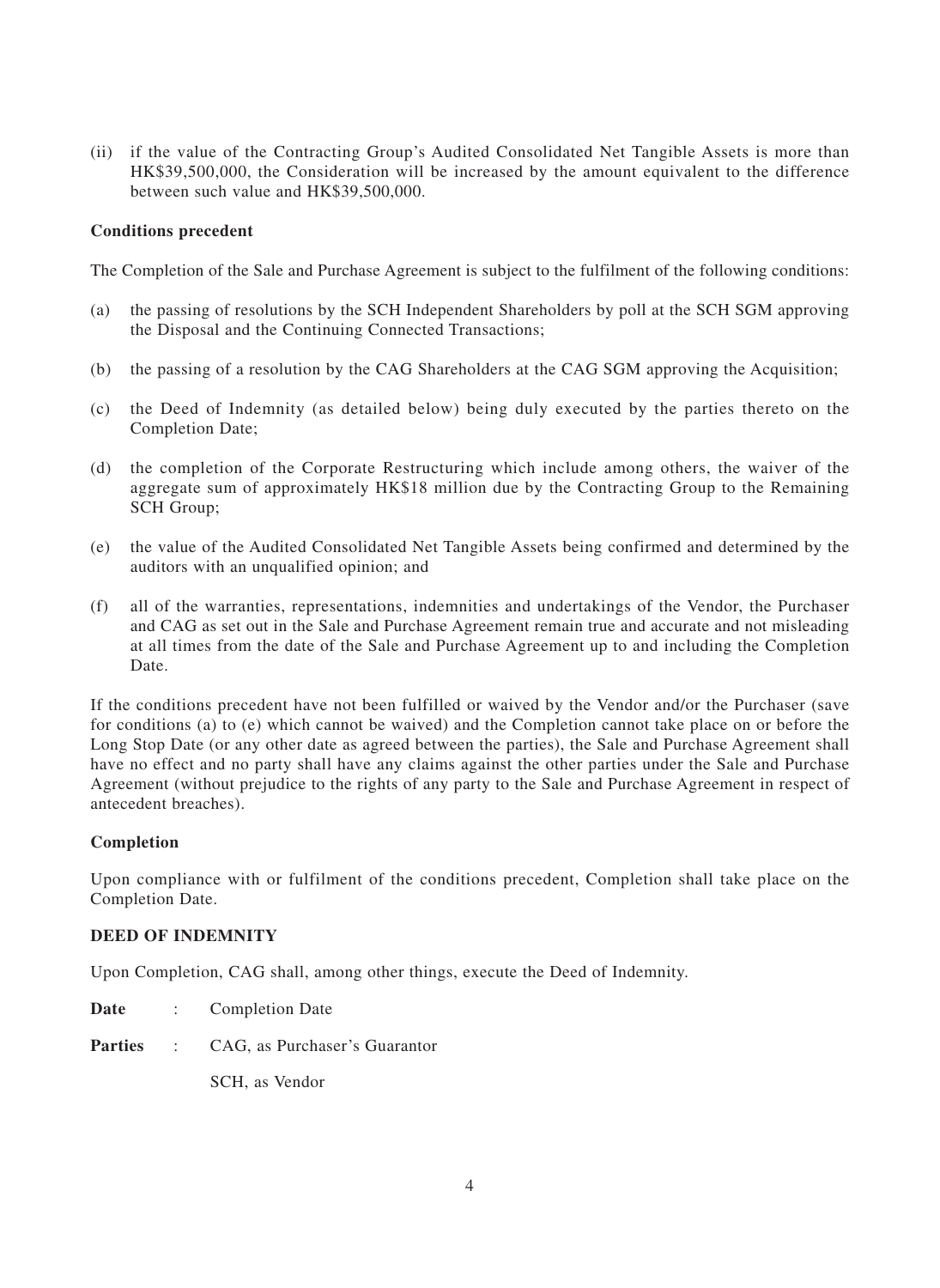**Scope** : CAG has agreed to guarantee the performance of the Purchaser and to indemnify the Vendor for all its obligations in relation to the guarantees provided by the Vendor to the banks and/or third parties for the business operation of certain members of the Contracting Group as set out in the Sale and Purchase Agreement, and procure the discharge or release or cancellation of such guarantees in its best endeavors within three months after Completion or such other date as agreed in writing between the Vendor and CAG.

#### **Information on the Contracting Group**

SCI is the holding company of the Contracting Group which include Shun Cheong Engineering Limited and Shun Cheong International Limited, both of which are investment holding companies and whollyowned subsidiaries of SCI.

Shun Cheong Engineering Limited's main operating subsidiaries include Shun Cheong Electrical and Shun Wing Construction & Engineering Company Limited. Shun Cheong Electrical, together with its wholly-owned subsidiary, Westco Airconditioning, are engaged in the design and installation of electrical and mechanical systems, heating ventilation and air-conditioning systems for both public and private sectors. Shun Wing Construction & Engineering Company Limited, a 50.10% owned subsidiary within the Contracting Group, was engaged in the design and installation of building and electrical systems for a Government contract, which was completed in March 2004 but pending payment of sub-contracting fee by the main contractor following certification by the Government.

Shun Cheong International Limited's main operating subsidiary is Shun Cheong Trade and Development Company Limited which is engaged in the trading and installation of generator sets.

As at 30 September 2005, assuming the Corporate Restructuring had taken place, the unaudited consolidated net tangible assets of the Contracting Group was approximately HK\$38 million.

The unaudited consolidated results of the Contracting Group for the two years ended 31 March 2005 and the six months ended 30 September 2005 (assuming Corporate Restructuring had taken place) are as follows:

|                                                    | 2004            | For the year ended 31 March ended 30 September<br>2005 | For the six months<br>2005 |
|----------------------------------------------------|-----------------|--------------------------------------------------------|----------------------------|
|                                                    | <b>HK\$'000</b> | HK\$'000                                               | HK\$'000                   |
| Turnover                                           | 820,620         | 505,574                                                | 206,084                    |
| Net profit/(loss) before tax                       | 10,915          | (19, 498)                                              | 11,842*                    |
| Net profit/(loss) after tax and minority interests | (2,731)         | (20, 467)                                              | 11,822*                    |

*\* Included the gain arising from the waiver of inter-company indebtedness of approximately HK\$18 million pursuant to the Corporate Restructuring.*

The unaudited financials of the Contracting Group (assuming Corporate Restructuring had taken place) mentioned above are subject to audit for inclusion into the circulars of SCH and CAG.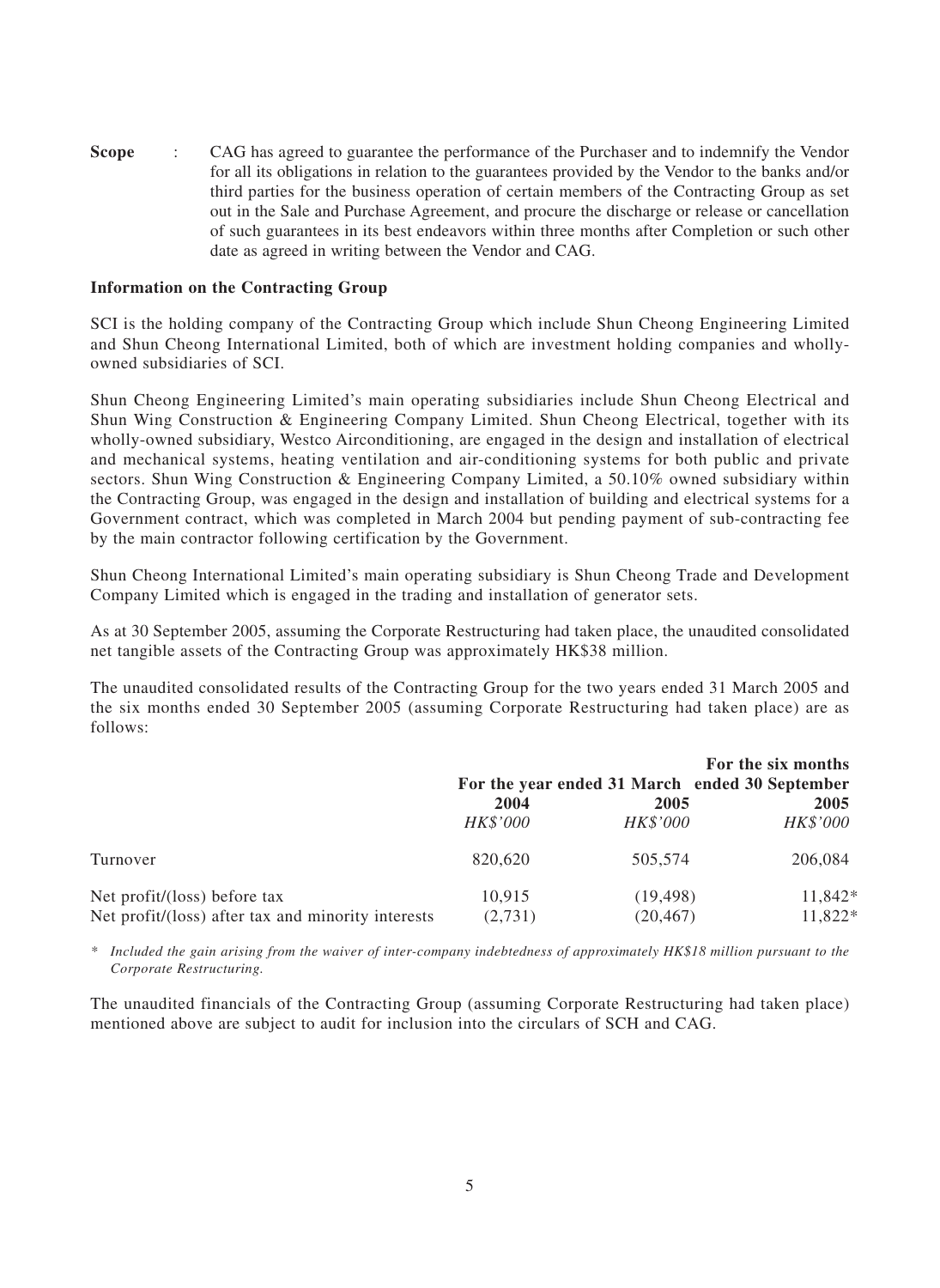# **Information on the SCH Group and CAG Group**

The SCH Group is principally engaged in building related contracting services, which include the provision of multi-disciplinary building services, comprising electrical engineering, water pumping and fire services, air-conditioning installation, plumbing and drainage, environmental engineering, extra low voltage systems engineering and project management, trading of electrical and mechanical engineering materials and equipment as well as building related maintenance services.

The CAG Group is principally engaged in the trading of plastics and chemicals, trading of industrial products and equipment, air-conditioning engineering works and has approximately 29.93% equity investment in SCH.

## **Reasons for and benefits of the Sale and Purchase Agreement**

The SCH Group is principally engaged in building related contracting services (businesses carried out under the Contracting Group) as well as building related maintenance services (businesses carried out under the Remaining SCH Group) as aforesaid. Building related contracting services carried out under the Contracting Group generally involve the design and installation of electrical equipment, water pump and fire services equipment, air-conditioning systems as well as plumbing and drainage systems in new buildings; whereas, building related maintenance services undertaken by the Remaining SCH Group primarily involve the maintenance of the above installations as well as general building maintenance.

For the year ended 31 March 2005, the SCH Group had a turnover of HK\$550 million but suffered an audited operating loss of HK\$33.7 million. For the six months to 30 September 2005, the SCH Group had a turnover of HK\$245.5 million and had an unaudited operating loss of HK\$7.9 million. The above loss making results were mainly due to limited construction works in both private and public sectors in Hong Kong, resulting in profit margin erosions caused by keen competition within the contracting sector. Witnessing such development, SCH had actively explored new contracting business opportunities in other territories, such as Macau, and was awarded a new contract for the electrical installation for the Grand Lisboa Hotel and Casino in Macau in 2005. However, funding and banking support are vital in order to grow new businesses under the Contracting Group. Currently, the SCH Group has banking facilities of approximately HK\$76.5 million. Of this amount, HK\$26.8 million cash was pledged by the SCH Group to banks as collateral for such facilities.

Given the SCH Group's unaudited net assets value of approximately HK\$58.8 million as at 30 September 2005, its past loss making track record and current available banking facilities, the SCH Board has found it difficult to secure further banking support for the development of the Contracting Group's existing business. On the other hand, the building related maintenance business is by nature less susceptible to property development cycles that had affected the Contracting Group and does not require significant capital outlay as that of the Contracting Group.

The SCH Board has considered other options to raise funds for the development of the Contracting Group's business. These options include share placing and a rights issue. However, given SCH's current market capitalisation of only approximately HK\$35 million and its loss making track record, the SCH Board is of the view that the above fund raising alternatives are not deemed to be feasible. In particular, it would be impracticable to find an underwriter to underwrite the rights issue at a rights issue price that would not pose a significant dilution to existing net assets on a per share basis.

Given the situation mentioned above, the SCH Board is of the view that, with SCH Group's current financial resources, SCH should dispose of the Contracting Group and focus on the remaining building related maintenance businesses.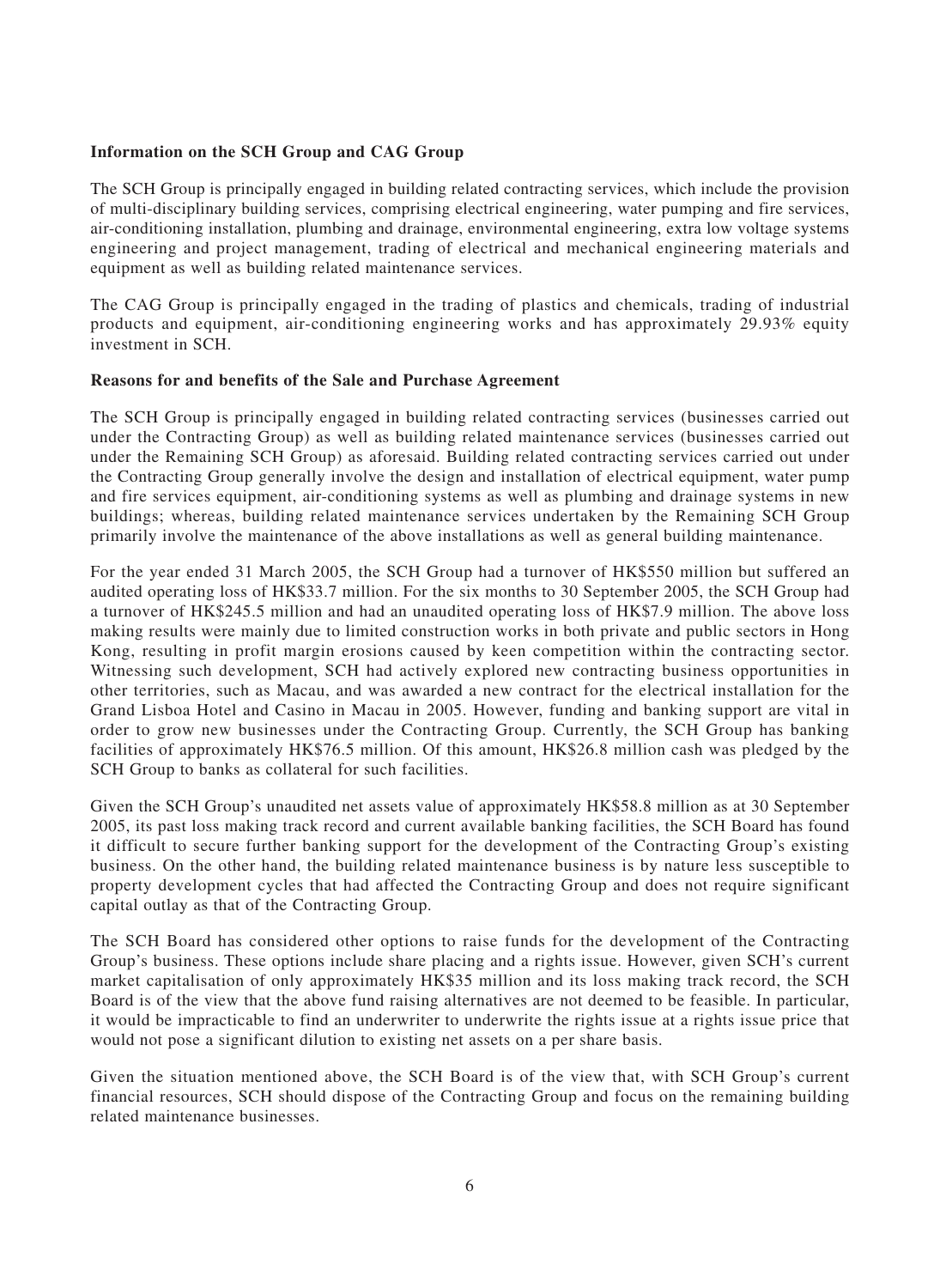As the Consideration is primarily determined by reference to the value of the consolidated net tangible assets of the Contracting Group as at 30 September 2005 and after taking into consideration its loss making track record, it is expected that the Disposal will not give rise to any material profit or loss to the SCH Group, nor will it have any significant adverse effect to the SCH Group's net assets.

The SCH Board considers that the Sale and Purchase Agreement was entered on normal commercial terms and is in the interests of SCH and the SCH Shareholders taken as a whole.

The CAG Board is of the view that the Acquisition will give CAG a direct investment opportunity in the Contracting Group, apart from its existing investment in SCH. It would also allow CAG, which had unaudited net assets of approximately HK\$152.7 million as at 30 June 2005, to leverage on its balance sheet to further expand the Contracting Group's business when opportunities arise. More importantly, CAG currently has total banking facilities of approximately HK\$450 million, which can support the Contracting Group's business. The CAG Board is of the view that, given the financial resources of CAG to support the Contracting Group's business which has good trading prospect in Macau, there is a good opportunity to gradually turn around the results of the Contracting Group.

The CAG Board also considers the Sale and Purchase Agreement was entered on normal commercial terms and is in the interests of CAG and the CAG Shareholders taken as a whole.

## **Intended use of proceeds by SCH**

The SCH Board intends to use the net proceeds of HK\$33 million from the Disposal as to approximately HK\$13 million for working capital requirements of the remaining building related maintenance businesses and as to approximately HK\$20 million for other investment opportunities in Hong Kong and China. At present, SCH has not committed to engaging in any particular investment that requires the use of the above remaining proceeds.

## **Requirements of the Listing Rules**

As SCH is owned as to 29.93% by CAG (being a substantial shareholder), CAG and its wholly-owned subsidiary, CAT (BVI) are connected persons of SCH under the Listing Rules, and the Disposal constitutes a connected transaction and very substantial disposal for SCH under the Listing Rules. As such, the Disposal is subject to the approval by the SCH Independent Shareholders by poll at the SCH SGM. CAG and its associates will abstain from voting in respect of the Disposal at the SCH SGM.

The Acquisition constitutes a major transaction for CAG under the Listing Rules and is therefore subject to the approval by the CAG Shareholders at the CAG SGM.

#### **SUB-CONTRACTING AGREEMENTS**

On 31 December 2005, Tinhawk entered into the Sub-contracting Agreements with each of Shun Cheong Electrical and Westco Airconditioning (main operating subsidiaries of the Contracting Group) for the provision of building related maintenance sub-contracting work. Upon Completion, the Sub-contracting Agreements will constitute continuing connected transactions of SCH and the principal terms of which are summarised as follows:

**Date** : 31 December 2005

Parties : Shun Cheong Electrical and Westco Airconditioning, as main contractors, being main operating subsidiaries of the Contracting Group under CAG upon Completion and connected persons of SCH

Tinhawk, as sub-contractor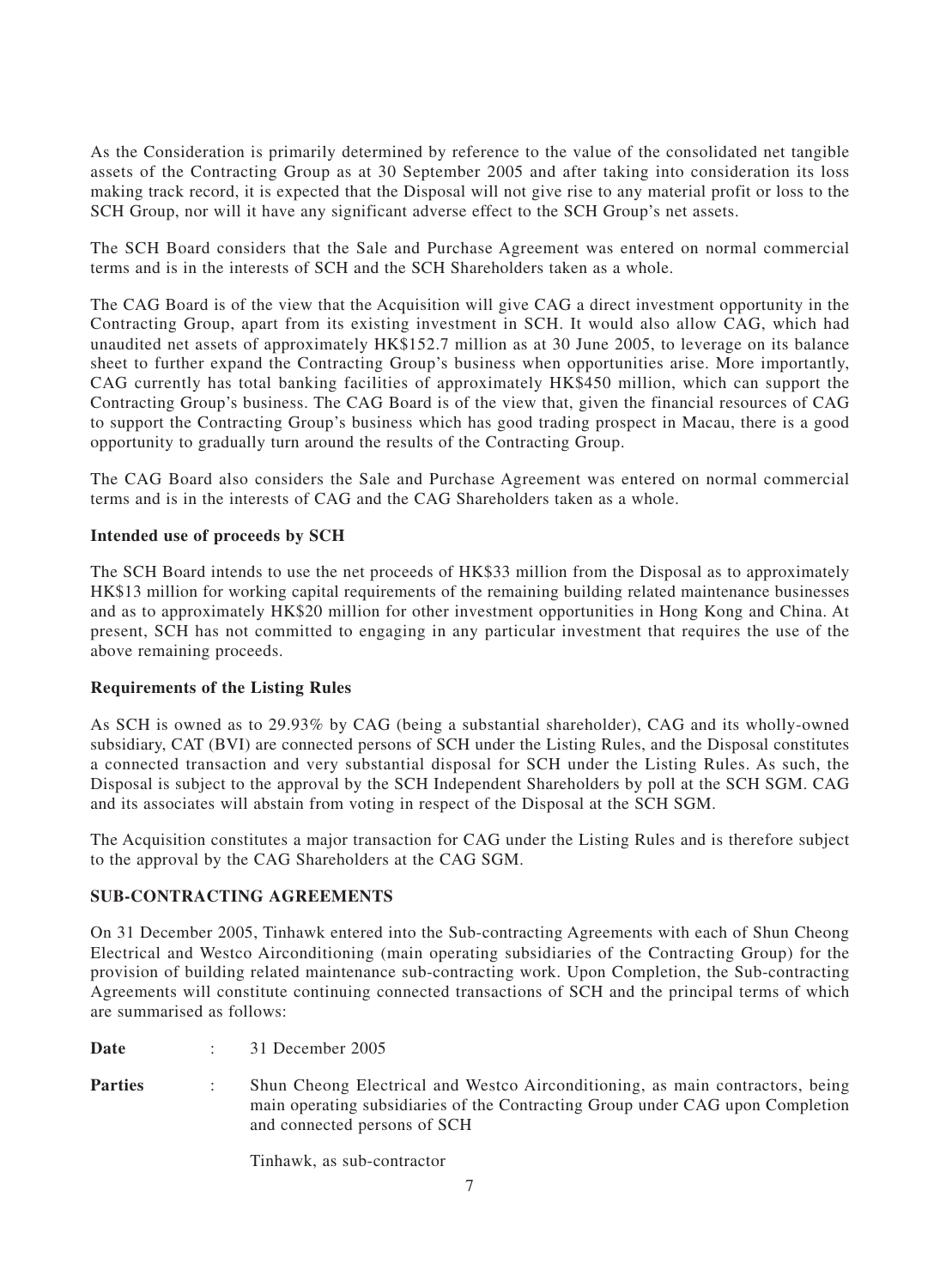**Duration** : From 1 January 2006 to 31 May 2008

**Terms** : Each of Shun Cheong Electrical and Westco Airconditioning (as main contractors) will pay Tinhawk (as sub-contractor) a sub-contracting fee, after deducting a management fee calculated based on 3% on contract amounts receivable from clients.

The aggregate contract amounts for the provision of building related maintenance sub-contracting work by Tinhawk to Shun Cheong Electrical and Westco Airconditioning for the financial years ended 31 March 2004 and 2005 and the eight months ended 30 November 2005 are as follows:

| Eight months ended | <b>Year ended</b> | <b>Year ended</b> |
|--------------------|-------------------|-------------------|
| 30 November 2005   | 31 March 2005     | 31 March 2004     |
| HK\$ million       | HK\$ million      | HK\$ million      |
| 55.                | 55                | 46                |

## **Annual Caps**

It is proposed that the Annual Caps for the total sub-contracting fees receivable by Tinhawk under the Sub-contracting Agreements for the financial years ending 31 March 2007 and 2008 will be HK\$114 million and HK\$82 million respectively for the purpose of Chapter 14A of the Listing Rules.

The Annual Caps are determined with reference to current estimated unbilled contract value of existing maintenance contracts on hand, assuming that Completion will take place in March 2006.

#### **Reasons for and benefits of the Sub-contracting Agreements**

On 31 December 2005, the above Sub-contracting Agreements were entered into between members of the Contracting Group (as main contractors) and the Remaining SCH Group (as sub-contractor) with regard to certain maintenance work contracts. Upon completion of the Sale and Purchase Agreement, those existing maintenance work contracts held under Shun Cheong Electrical and Westco Airconditioning (being main operating companies within the Contracting Group), for which Tinhawk, a member within the Remaining SCH Group currently act as a sub-contractor, will continue with a view to allow continuity to those contracts until completion of such contracts. It is currently expected that the above maintenance contracts will run until 2008.

Under the Sub-contracting Agreements, Tinhawk will continue to act as sub-contractor to Shun Cheong Electrical and Westco Airconditioning, under existing building related maintenance contracts for which they act as main contractors. As main contractors, each of Shun Cheong Electrical and Westco Airconditioning is entitled to deduct a management fee of a total 3% on amounts receivable from their clients and pay the balance to the sub-contractor following receipt of monies from clients. The SCH Directors confirm the above management fee is determined with reference to market rate not less favourable than that offered by independent contractors and the terms of such agreements are on normal commercial terms in line with market practice.

Both SCH Board and CAG Board are of the view that the above Sub-contracting Agreements will enable both SCH and CAG to continue servicing the existing building related maintenance contracts entered into by the Contracting Group following Completion with a view to ensuring smooth and continuous services to existing customers.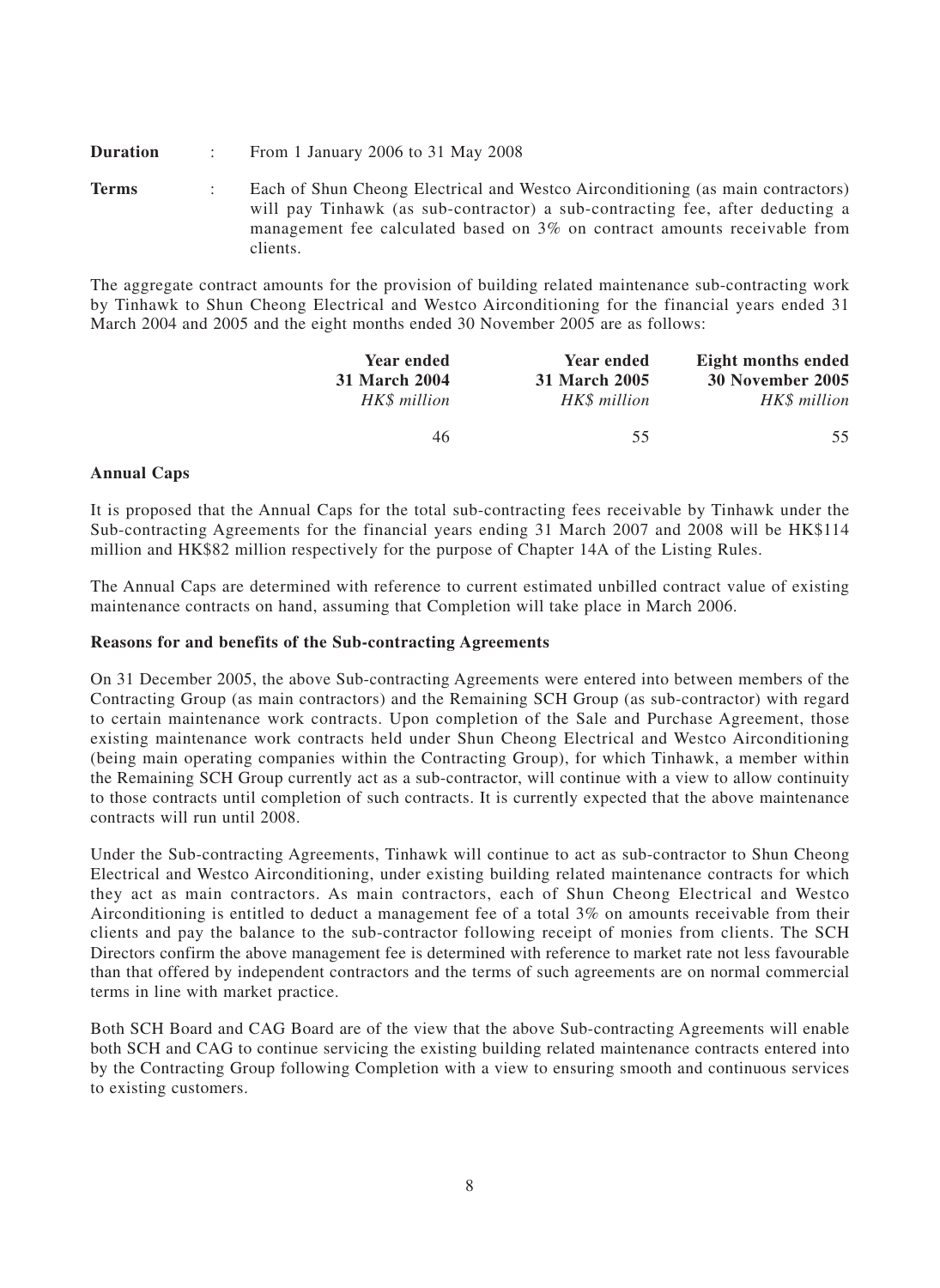The terms of the Sub-contracting Agreements were arrived at after arm's length negotiations between the parties thereto. The SCH Board considers that the Sub-contracting Agreements were entered into in the ordinary and usual course of business of SCH and the terms therein are normal commercial terms that are in line with market practice and are fair and reasonable so far as the SCH Shareholders are concerned, and that the entering of the same is in the interest of SCH and the SCH Shareholders as a whole.

## **Requirements of the Listing Rules**

As Shun Cheong Electrical and Westco Airconditioning, being members of the Contracting Group, will become the subsidiaries of CAG following Completion, the transactions under the Sub-contracting Agreements will therefore constitute continuing connected transactions of SCH. As each of the percentage ratios (other than the profit ratio) (as defined in Rule 14.07 of the Listing Rules) of the annual amounts of transactions contemplated under the Sub-contracting Agreements exceed 2.5%, the Sub-contracting Agreements and the Annual Caps for the two financial years to 31 March 2008 are subject to Independent Shareholders' approval by poll at the SCH SGM under Listing Rule 14A.48. CAG and its associates will abstain from voting in respect of the Continuing Connected Transactions at the SCH SGM.

# **GENERAL**

At the SCH SGM, CAG and its associates are required to abstain from voting for the approval of the Disposal under the Sale and Purchase Agreement and the Continuing Connected Transactions. An independent board committee will be established to consider the Disposal under the Sale and Purchase Agreement and the Continuing Connected Transactions and to advise the SCH Independent Shareholders in this regard. An independent financial adviser will be appointed to advise the independent board committee of SCH and the SCH Independent Shareholders accordingly.

SCH will dispatch to the SCH Shareholders a circular containing, among other things, further details of the Disposal, the Continuing Connected Transactions, the recommendation from the independent board committee to the SCH Independent Shareholders, the advice of the independent financial adviser, the financial information on the Remaining SCH Group and a notice convening the SCH SGM in accordance with the requirements of the Listing Rules.

CAG will dispatch to the CAG Shareholders a circular containing, among other things, further details of the Acquisition, the financial information relating to the Contracting Group, the financial information on the Enlarged CAG Group and a notice convening the CAG SGM in accordance with the requirements of the Listing Rules.

**SCH Shareholders and CAG Shareholders should note that the Sale and Purchase Agreement, which is subject to a number of conditions precedent, may or may not be completed. SCH Shareholders and CAG Shareholders are reminded to exercise caution when dealing in the securities of SCH and CAG respectively.**

Trading in the SCH Shares and CAG Shares were suspended from 9:30 a.m. on 27 January 2006 at the requests of SCH and CAG respectively pending the issue of this announcement and applications have been made to the Stock Exchange for the resumption of trading in the SCH Shares and CAG Shares from 9:30 a.m. on 3 February 2006.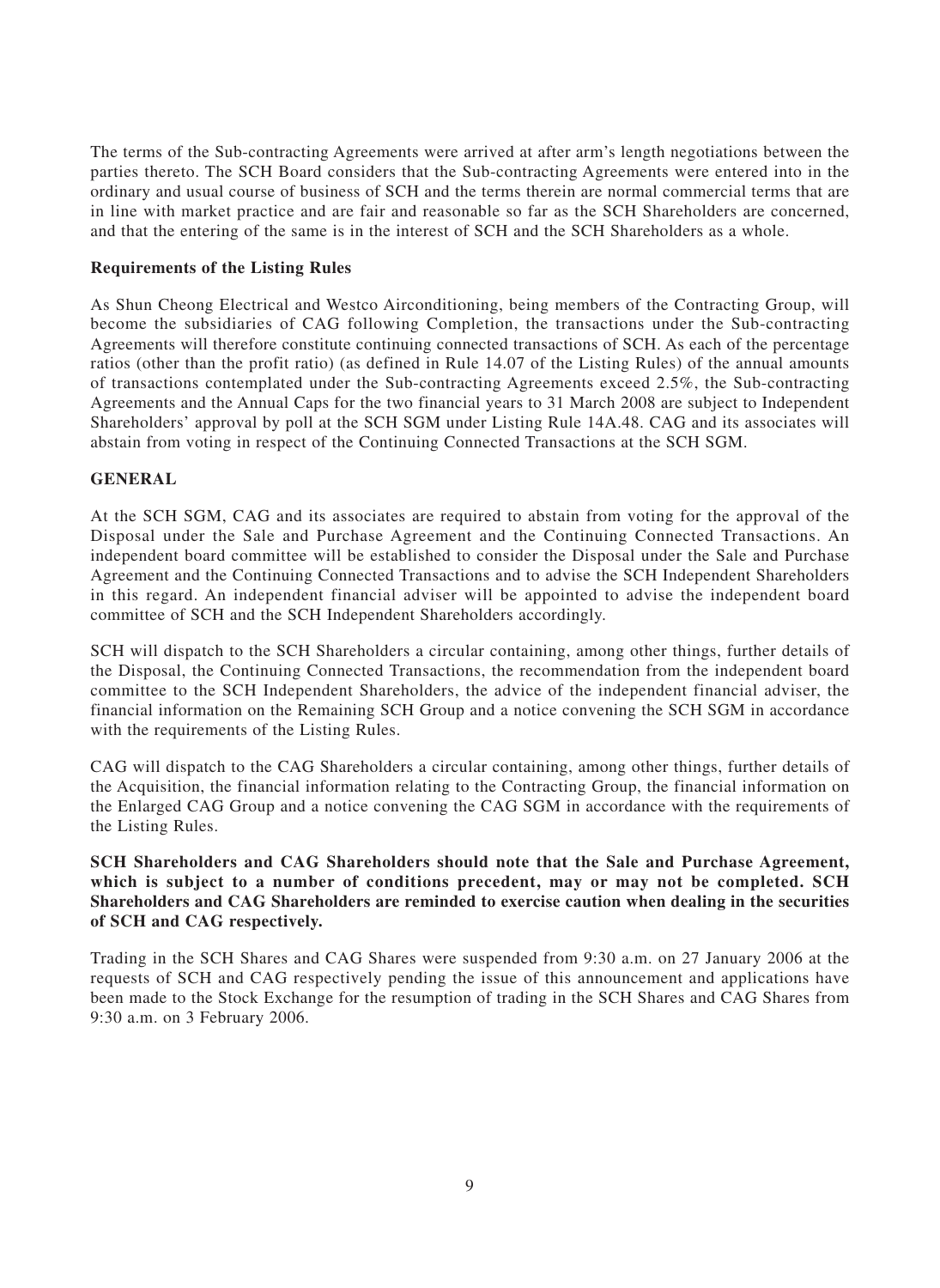As at the date of this announcement, the SCH Directors and CAG Directors are:

## **SCH:**

*Executive Directors: Independent Non-executive Directors:*<br>Mr. Chan Yuen Keung, Zuric (*Chairman*) Dr. Chan Chok Ki Mr. Chan Yuen Keung, Zuric *(Chairman)* Mr. Hong Yiu Mr. Ho Hin Kwan, Edmund Mr. Yu Sek Kee, Stephen Mr. Yu Hon To, David Mr. Au Yu Fai, Patrick

# **CAG:**

*Executive Directors: Non-executive Director:* Dr. Wong Sai Wing, James *(Chairman)* Mr. Fung Man Hei, Herman

Mr. Chu Kwok Kit, Frank **Independent Non-executive Directors:** Mr. Luk Chi Chung, Peter Mr. McAfee Gage, William Mr. Wu Chung Shing, David Mr. Mo Tian Quan, Vincent

## **DEFINITIONS**

Mr. Yu Sek Kee, Stephen

Unless the context otherwise requires, the following terms shall have the meanings set out below:

| "Account Date"                                | 30 September 2005                                                                                                                                                                        |
|-----------------------------------------------|------------------------------------------------------------------------------------------------------------------------------------------------------------------------------------------|
| "Accountants' Report"                         | the accountants' report of the Contracting Group as at the Account Date                                                                                                                  |
| "Acquisition"                                 | the acquisition by CAG of the entire issued share capital of SCI pursuant<br>to the Sale and Purchase Agreement                                                                          |
| "Annual Caps"                                 | the maximum aggregate annual value of the transactions contemplated<br>under the Continuing Connected Transactions                                                                       |
| "associate(s)"                                | has the meaning ascribed thereto under the Listing Rules                                                                                                                                 |
| "Audited Consolidated<br>Net Tangible Assets" | the audited consolidated net tangible assets for the accounts of the<br>Contracting Group as set out in the Accountants' Report                                                          |
| "business day"                                | a day on which licensed banks in Hong Kong are generally open for<br>business (excluding Saturday, Sunday and public holidays)                                                           |
| "CAG" or<br>"Purchaser's Guarantor"           | Chinney Alliance Group Limited, a company incorporated in Bermuda<br>with limited liability, the shares of which are listed on the Main Board<br>of the Stock Exchange (Stock Code: 385) |
| "CAG Board"                                   | the board of CAG Directors                                                                                                                                                               |
| "CAG Director(s)"                             | the director(s) of $CAG$                                                                                                                                                                 |
| "CAG Group"                                   | CAG and its subsidiaries                                                                                                                                                                 |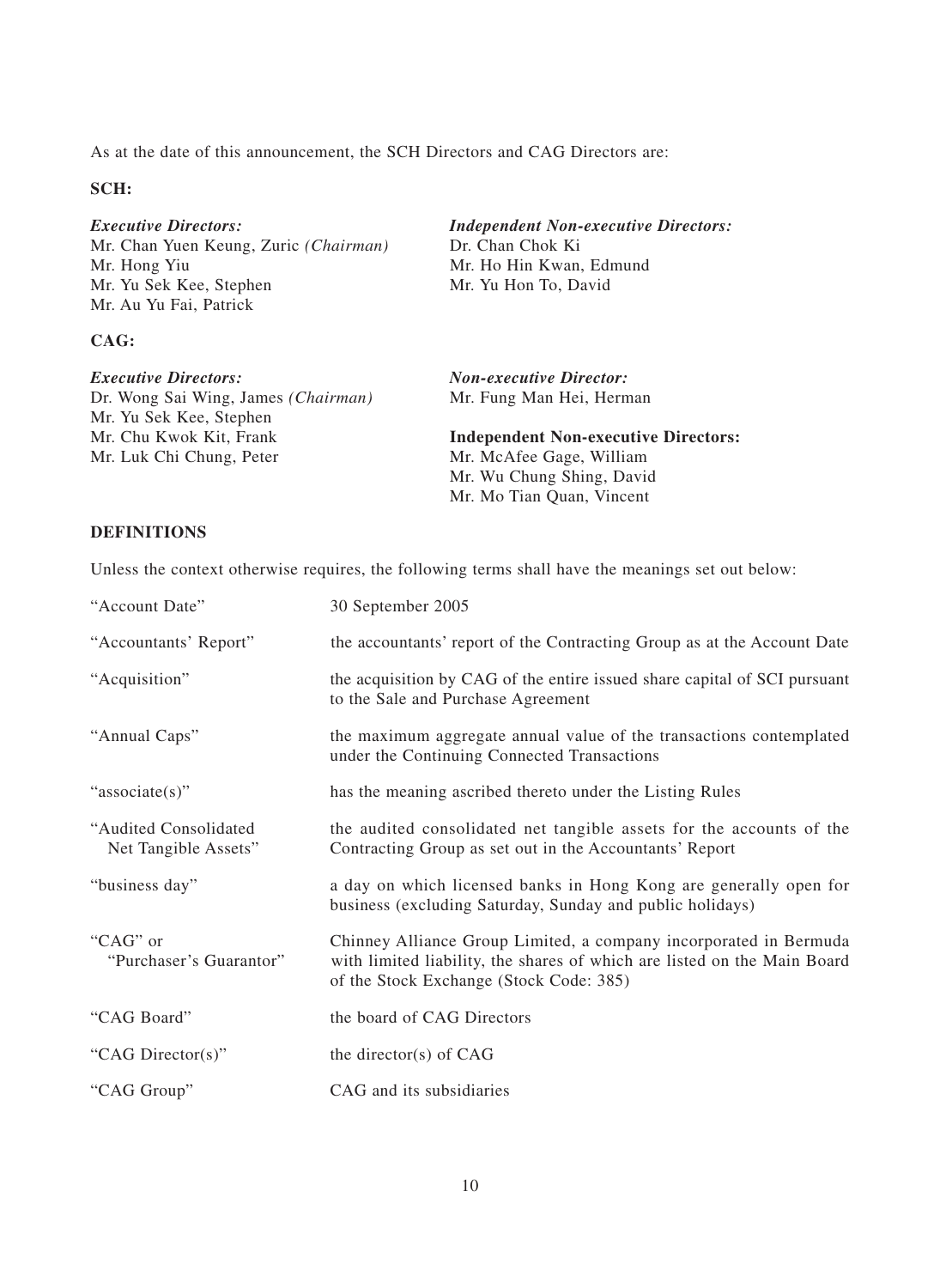| "CAG SGM"                              | the special general meeting of CAG to be convened and held for, amongst<br>other things, seeking approvals from the CAG Shareholders for the<br>Acquisition contemplated under the Sale and Purchase Agreement                                                                                                                                                                                                          |
|----------------------------------------|-------------------------------------------------------------------------------------------------------------------------------------------------------------------------------------------------------------------------------------------------------------------------------------------------------------------------------------------------------------------------------------------------------------------------|
| "CAG Share(s)"                         | share(s) of $HK$0.25$ each in the capital of CAG                                                                                                                                                                                                                                                                                                                                                                        |
| "CAG Shareholder(s)"                   | holder(s) of CAG Shares                                                                                                                                                                                                                                                                                                                                                                                                 |
| "CAT (BVI)" or the<br>"Purchaser"      | Chinney Alliance Trading (BVI) Limited, a company incorporated in<br>the British Virgin Islands with limited liability and a wholly-owned<br>subsidiary of CAG, the purchaser under the Sale and Purchase Agreement                                                                                                                                                                                                     |
| "Completion"                           | the completion of the Acquisition and Disposal contemplated under the<br>Sale and Purchase Agreement                                                                                                                                                                                                                                                                                                                    |
| "Completion Date"                      | the 5th business day after fulfillment of all the conditions precedent and<br>shall in any event be no later than the Long Stop Date                                                                                                                                                                                                                                                                                    |
| "connected person(s)"                  | has the meaning ascribed thereto under the Listing Rules                                                                                                                                                                                                                                                                                                                                                                |
| "Consideration"                        | the consideration of HK\$35,000,000 (subject to adjustment) under the<br>Sale and Purchase Agreement                                                                                                                                                                                                                                                                                                                    |
| "Continuing Connected<br>Transactions" | the transactions contemplated under the Sub-contracting Agreements                                                                                                                                                                                                                                                                                                                                                      |
| "Contracting Group"                    | SCI and its certain subsidiaries engaging in building related contracting<br>services for both public and private sectors, together with any investments<br>held by SCI and/or such subsidiaries                                                                                                                                                                                                                        |
| "Corporate Restructuring"              | the corporate restructuring of SCH and its subsidiaries and/or investments<br>prior to Completion, which include the transfer of certain subsidiaries<br>of SCI engaging in the building maintenance business to a wholly-<br>owned subsidiary of SCH to form the Remaining SCH Group, and the<br>waiver of an aggregate sum of approximately HK\$18 million due by the<br>Contracting Group to the Remaining SCH Group |
| "Deed of Indemnity"                    | the deed of indemnity to be executed by CAG under which CAG will<br>indemnify the Vendor against certain liabilities of the Vendor as well as<br>the Purchaser                                                                                                                                                                                                                                                          |
| "Disposal"                             | the disposal by SCH of the entire issued share capital of SCI pursuant<br>to the Sale and Purchase Agreement                                                                                                                                                                                                                                                                                                            |
| "Enlarged CAG Group"                   | the CAG Group as enlarged by the Acquisition pursuant to the Sale and<br><b>Purchase Agreement</b>                                                                                                                                                                                                                                                                                                                      |
| "Hong Kong"                            | Hong Kong Special Administrative Region of the PRC                                                                                                                                                                                                                                                                                                                                                                      |
| "Listing Rules"                        | the Rules Governing the Listing of Securities on the Stock Exchange                                                                                                                                                                                                                                                                                                                                                     |
| "Long Stop Date"                       | 28 April 2006, or such other date as the parties to the Sale and Purchase<br>Agreement may agree in writing                                                                                                                                                                                                                                                                                                             |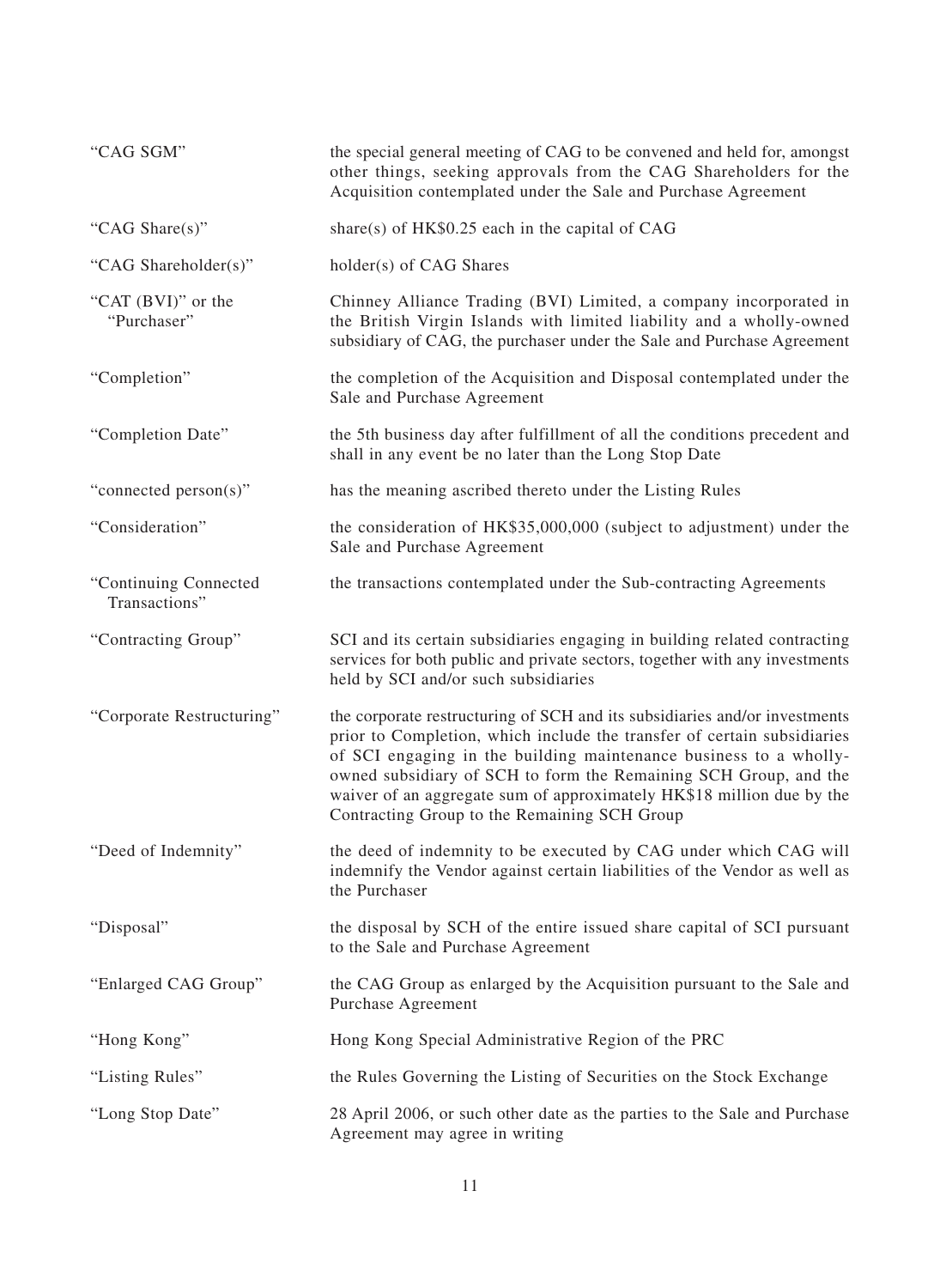| "Remaining SCH Group"             | the SCH Group as remained after the Disposal pursuant to the Sale and<br>Purchase Agreement                                                                                                                                                                                                                  |
|-----------------------------------|--------------------------------------------------------------------------------------------------------------------------------------------------------------------------------------------------------------------------------------------------------------------------------------------------------------|
| "Sale and Purchase"<br>Agreement" | the sale and purchase agreement dated 26 January 2006 entered into<br>between SCH, CAT (BVI) and CAG for the sale and purchase of the<br>entire issued share capital in SCI                                                                                                                                  |
| "SCH" or the "Vendor"             | Shun Cheong Holdings Limited, a company incorporated in Bermuda<br>with limited liability, the shares of which are listed on the Main Board<br>of the Stock Exchange (Stock Code: 650), the vendor under the Sale<br>and Purchase Agreement, which is owned as to approximately 29.93%<br>by CAG             |
| "SCH Board"                       | the board of SCH Directors                                                                                                                                                                                                                                                                                   |
| "SCH Director(s)"                 | the director(s) of $SCH$                                                                                                                                                                                                                                                                                     |
| "SCH Group"                       | SCH and its subsidiaries                                                                                                                                                                                                                                                                                     |
| "SCH Independent<br>Shareholders" | SCH Shareholders, other than CAG and its associates                                                                                                                                                                                                                                                          |
| "SCH SGM"                         | the special general meeting of SCH to be convened and held for, amongst<br>other things, seeking approvals from the SCH Independent Shareholders<br>for the Disposal contemplated under the Sale and Purchase Agreement<br>and the Continuing Connected Transactions under the Sub-contracting<br>Agreements |
| "SCH Share(s)"                    | share(s) of $HK$0.01$ each in the capital of SCH                                                                                                                                                                                                                                                             |
| "SCH Shareholder(s)"              | holder(s) of SCH Shares                                                                                                                                                                                                                                                                                      |
| "SCI"                             | Shun Cheong Investments Limited, an investment holding company<br>incorporated in the British Virgin Islands and a wholly-owned subsidiary<br>of SCH                                                                                                                                                         |
| "Shun Cheong Electrical"          | Shun Cheong Electrical Engineering Company Limited, a Hong Kong<br>incorporated company and an indirect wholly-owned subsidiary of SCI                                                                                                                                                                       |
| "Stock Exchange"                  | The Stock Exchange of Hong Kong Limited                                                                                                                                                                                                                                                                      |
| "Sub-contracting<br>Agreements"   | the sub-contracting agreements entered into between each of Shun<br>Cheong Electrical and Westco Airconditioning (as main contractors) and<br>Tinhawk (as sub-contractor) on 31 December 2005                                                                                                                |
| "Tinhawk"                         | Tinhawk Company Limited, a Hong Kong incorporated company and an<br>indirect 90% owned subsidiary of SCH                                                                                                                                                                                                     |